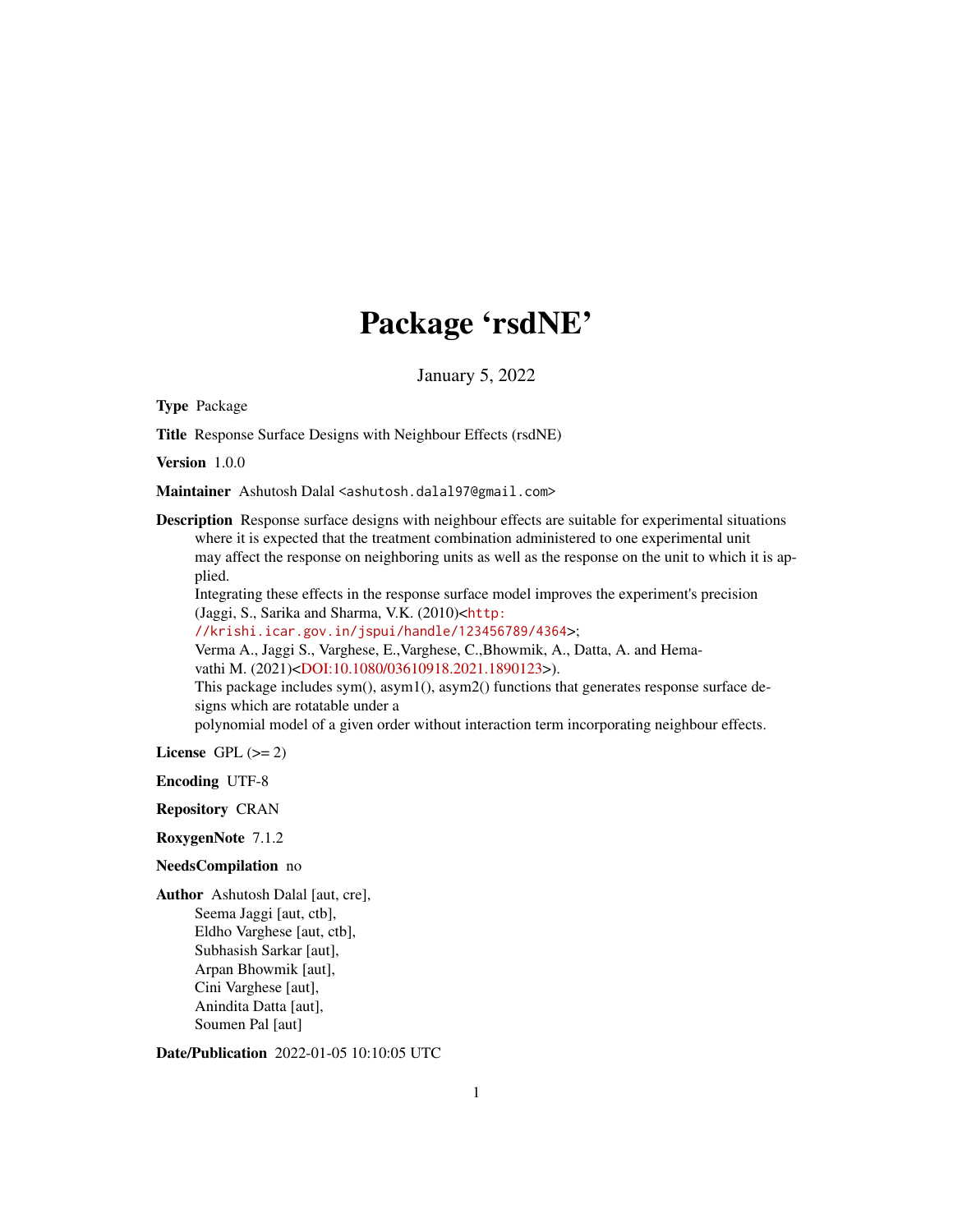### <span id="page-1-0"></span>R topics documented:

| Index |  |  |  |  |  |  |  |  |  |  |  |  |  |  |  |  |  |  |  |  |  |  |  |
|-------|--|--|--|--|--|--|--|--|--|--|--|--|--|--|--|--|--|--|--|--|--|--|--|
|       |  |  |  |  |  |  |  |  |  |  |  |  |  |  |  |  |  |  |  |  |  |  |  |
|       |  |  |  |  |  |  |  |  |  |  |  |  |  |  |  |  |  |  |  |  |  |  |  |
|       |  |  |  |  |  |  |  |  |  |  |  |  |  |  |  |  |  |  |  |  |  |  |  |

| asvm1 | This generates a class of asymmetric rotatable response surface de- |
|-------|---------------------------------------------------------------------|
|       | signs with neighbour effects under a second order model             |

#### Description

This function generates asymmetrical rotatable response surface designs in the presence of neighbour effects for 2n factors, n factors at 2 levels and another n factors at 3 levels.

#### Usage

asym1(n1, n2, c)

#### Arguments

| n1 | n1 factors having 2 levels, $1 < =n1 < -5$                       |
|----|------------------------------------------------------------------|
| n2 | n2 factors having 3 levels, $1 < =n2 < = 5$                      |
|    | Value of alpha (Coefficient of neighbour effects), $0 < = c < 1$ |

#### Value

This function generates rotatable designs as well as Z\_prime\_Z matrix, inv(Z\_primeZ) matrix and variance estimated response for the  $(2<sup>2</sup>n1 * 3<sup>2</sup>n2)$  factorial combination.

#### Note

Here 3 types of cases have been considered:  $(2^{\text{ }}n1*3^{\text{ }}n2)$ , where, n1=n2=n;  $(2^{\text{ }}n1*3)$ , where, n1=n and  $n2=1$ ; (2\*3^n2), where,  $n1=1$  and  $n2=n$ .

#### Author(s)

Ashutosh Dalal, Division of Design of Experiments,ICAR-IASRI, New Delhi. Seema Jaggi, Education Division, ICAR, Krishi Anusandhan Bhawan - II, Pusa, New Delhi. Eldho Varghese,Fishery Resources Assessment Division,ICAR-CMFRI, Kochi. Subhasish Sarkar, Division of Computer Application,ICAR-IASRI, New Delhi. Arpan Bhowmik, Division of Design of Experiments,ICAR-IASRI, New Delhi. Cini Varghese, Division of Design of Experiments,ICAR-IASRI, New Delhi. Anindita Datta, Division of Design of Experiments,ICAR-IASRI, New Delhi. Soumen Pal, Division of Computer Application,ICAR-IASRI, New Delhi.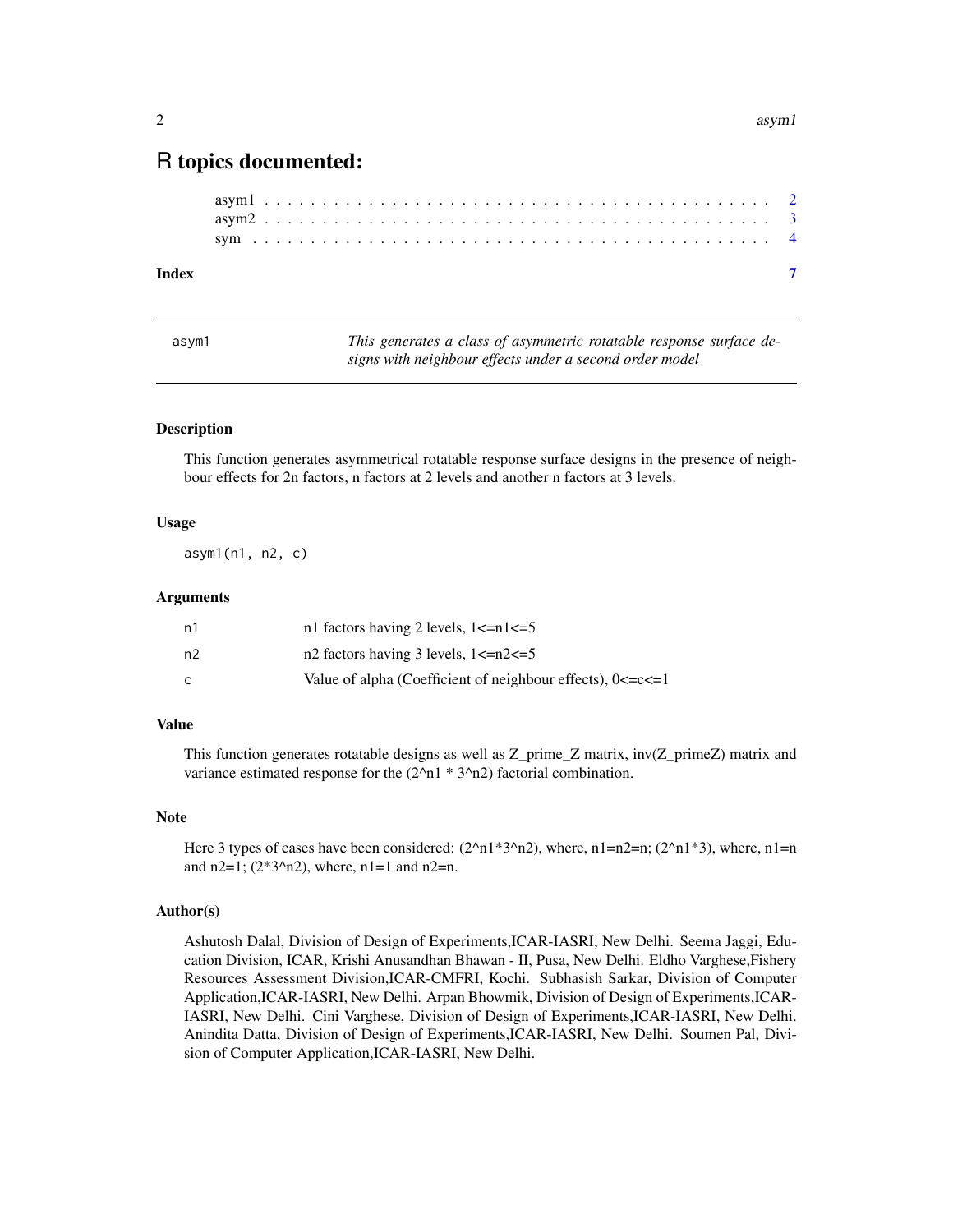#### <span id="page-2-0"></span> $\alpha$ asym2 3

#### References

Verma et al.2021, Communication in Statistics – Simulation and Computation

#### Examples

```
library(rsdNE)
asym1(1,1,0.5)
##X matrix
\sharp [, 1] [, 2] [, 3] [, 4]
#[1,] 1 -1 -1 1
#[2,] 1 1 1 1
#[3,] 1 1 0 0
#[4,] 1 1 -1 1
#[5,] 1 -1 1 1
#[6,] 1 -1 0 0
#[7,] 1 -1 -1 1
#[8,] 1 1 1 1
##Z prime Z matrix
# [,1] [,2] [,3] [,4]
#[1,] 24 0 0 16
#[2,] 0 12 0 0
#[3,] 0 0 1 0
#[4,] 16 0 0 11
##Z prime Z imverse matrix
# [,1] [,2] [,3] [,4]
#[1,] 1.375 0.00000000 0 -2
#[2,] 0.000 0.08333333 0 0
#[3,] 0.000 0.00000000 1 0
#[4,] -2.000 0.00000000 0 3
#[1] "total number of runs" "6"
#[1] "variance of esitmated response" "1.4583"
```
asym2 *This generates a class of asymmetric rotatable response surface designs with neighbour effects under a polynomial model of order max(s1,s2)-1*

#### Description

This function generates asymmetrical rotatable response surface designs in the presence of neighbour effects for (n1 + n2) factors, n1 factors at s1 levels and another n2 factors at s2 levels.

#### Usage

asym2(s1, n1, s2, n2, c)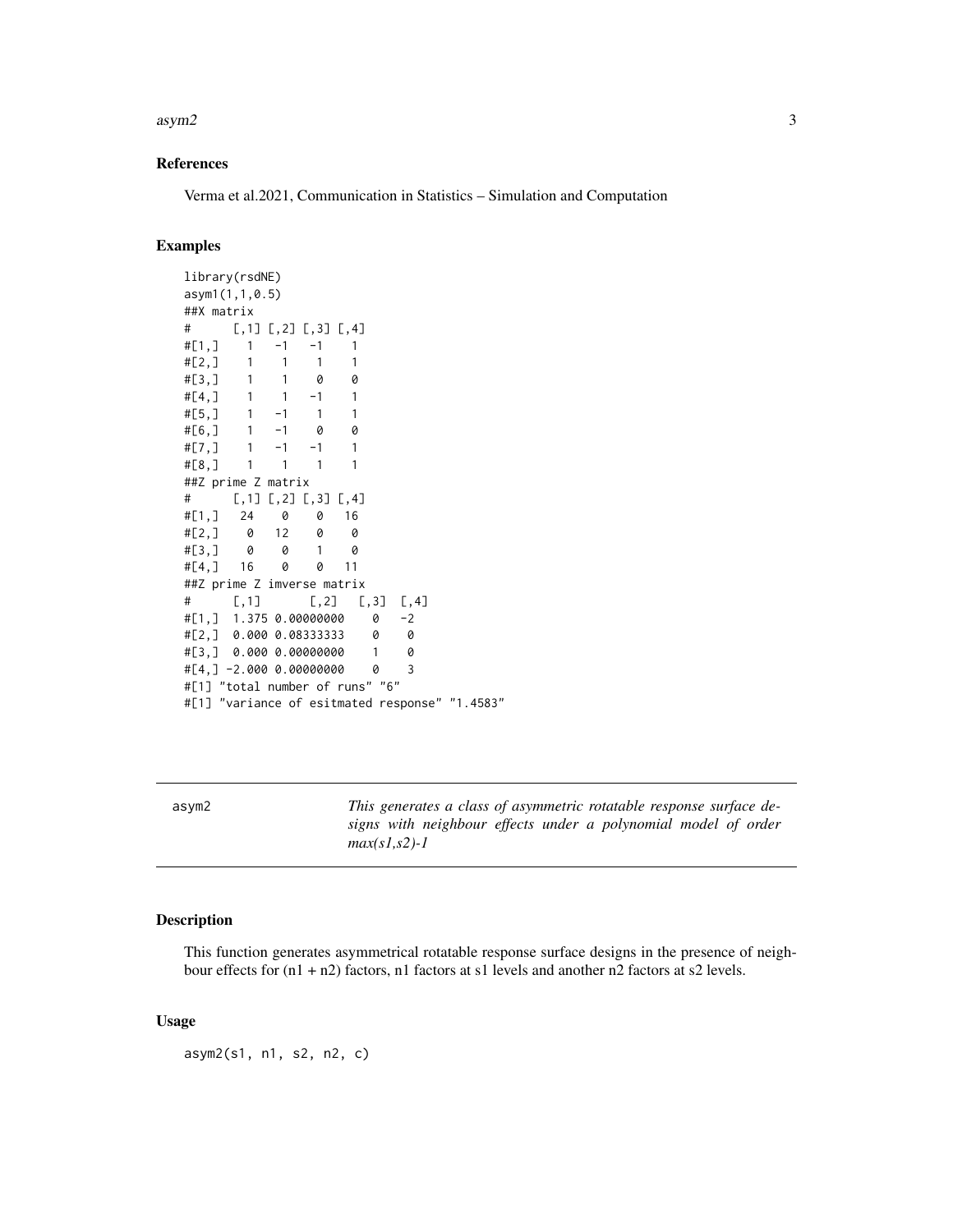#### <span id="page-3-0"></span>Arguments

| s1 | Number of levels of n1 factors, $1 < s < 1 < s$                |
|----|----------------------------------------------------------------|
| n1 | Number of factors, $1\le n1\le 4$                              |
| s2 | Number of levels of $n2$ factors, $1 < s2 < = 8$               |
| n2 | Number of factors, $1 < =n2 < 4$                               |
| C  | Value of alpha (Coefficient of neighbour effects), $0 < c < 1$ |

#### Value

his function generates rotatable designs as well as Z\_prime\_Z matrix, inv(Z\_primeZ) matrix and variance estimated response for the  $(s1^n n1 * s2^n n2)$  factorial combination.

#### Note

Here s1 and s2 both not even at the same time and s1 not equal to s2.

#### Author(s)

Ashutosh Dalal, Division of Design of Experiments,ICAR-IASRI, New Delhi. Seema Jaggi, Education Division, ICAR, Krishi Anusandhan Bhawan - II, Pusa, New Delhi. Eldho Varghese,Fishery Resources Assessment Division,ICAR-CMFRI, Kochi. Subhasish Sarkar, Division of Computer Application,ICAR-IASRI, New Delhi. Arpan Bhowmik, Division of Design of Experiments,ICAR-IASRI, New Delhi. Cini Varghese, Division of Design of Experiments,ICAR-IASRI, New Delhi. Anindita Datta, Division of Design of Experiments,ICAR-IASRI, New Delhi. Soumen Pal, Division of Computer Application,ICAR-IASRI, New Delhi.

#### References

Dalal, 2021, Unpublished M.Sc. Thesis, IARI, New Delhi

#### Examples

```
library(rsdNE)
asym2(2,2,5,2,0.5)
```
sym *This generates a class of symmetric rotatable response surface designs with neighbour effects under a polynomial model of order (s1-1)*

#### **Description**

This function generates symmetrical rotatable response surface designs in the presence of neighbour effects for n1 factors each at s1 levels.

#### Usage

sym(s1, n1, c)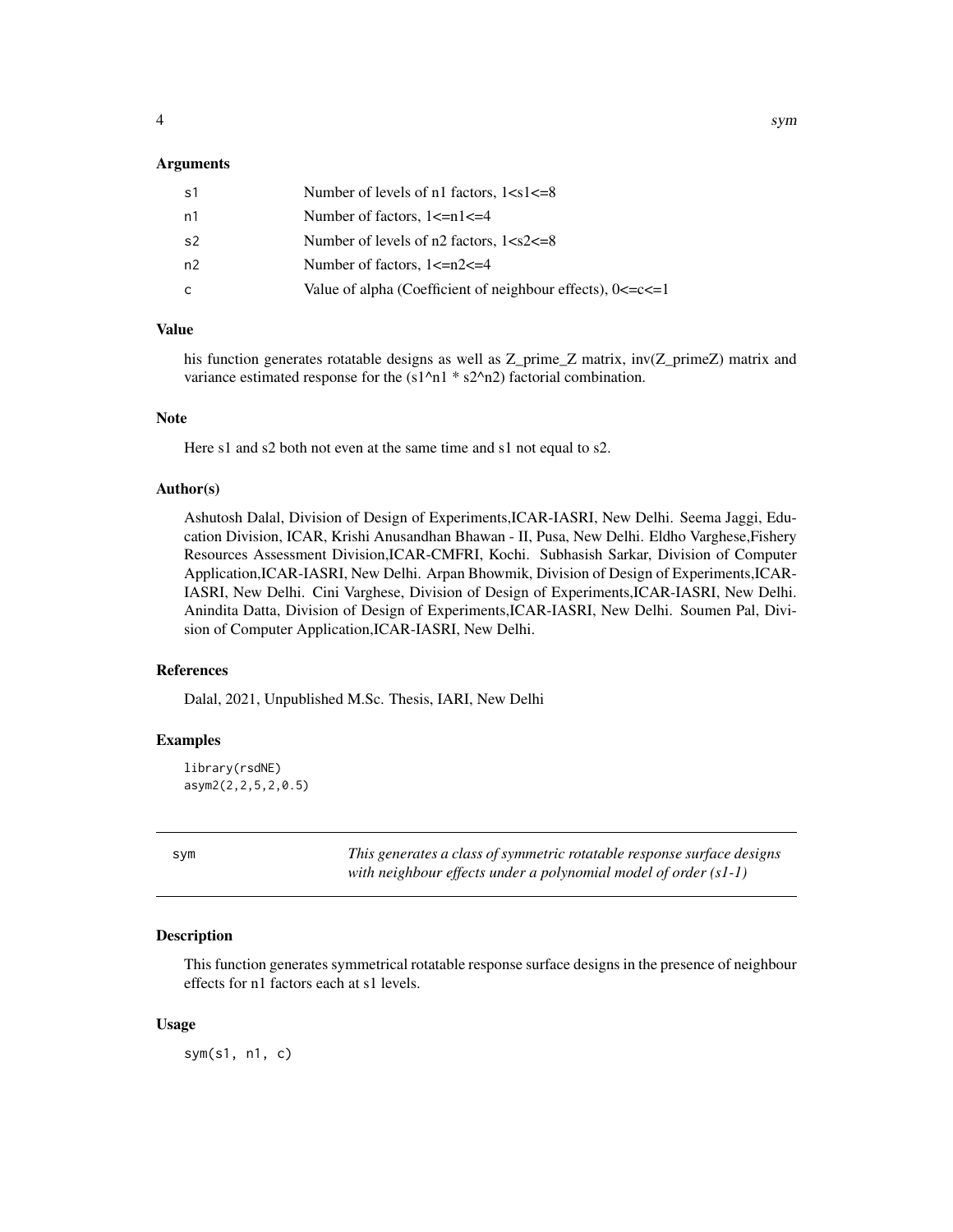#### sym 5

#### **Arguments**

| s1 | Number of levels of n1 factors, $1 < s < 1 < 6$                  |
|----|------------------------------------------------------------------|
| n1 | Number of factors, $1 < n1 < = 4$                                |
| C  | Value of alpha (Coefficient of neighbour effects), $0 < = c < 1$ |

#### Value

his function generates rotatable designs as well as Z\_prime\_Z matrix, inv(Z\_primeZ) matrix and variance estimated response for the  $(s1<sup>2</sup>n1)$  factorial combination.

#### Author(s)

Ashutosh Dalal, Division of Design of Experiments,ICAR-IASRI, New Delhi. Seema Jaggi, Education Division, ICAR, Krishi Anusandhan Bhawan - II, Pusa, New Delhi. Eldho Varghese,Fishery Resources Assessment Division,ICAR-CMFRI, Kochi. Subhasish Sarkar, Division of Computer Application,ICAR-IASRI, New Delhi. Arpan Bhowmik, Division of Design of Experiments,ICAR-IASRI, New Delhi. Cini Varghese, Division of Design of Experiments,ICAR-IASRI, New Delhi. Anindita Datta, Division of Design of Experiments,ICAR-IASRI, New Delhi. Soumen Pal, Division of Computer Application,ICAR-IASRI, New Delhi.

#### References

Sarika et al.2009, Communications in Statistics-Theory and Methods; Sarika et al.2013, Ars Combinatoria

#### Examples

library(rsdNE) sym(2,2,0.5) ##output: ## X matrix  $\#$  [, 1] [, 2] [, 3]  $\#$  [1,] 1 -1 -1  $\#$  [2, ] 1 1 1  $\#$  [3,] 1 1 -1  $\#$  [4,] 1 -1 1  $\#$  [5,] 1 -1 -1 # [6,] 1 1 1  $\#$  [7,] 1 -1 1  $\#$  [8,] 1 1 -1  $\# [9, ]$  1 -1 -1 #[10,] 1 1 1 ## Z prime Z matrix  $\sharp$  [, 1] [, 2] [, 3] #[1,] 32 0 0 #[2,] 0 4 0 #[3,] 0 0 4 ## Z prime Z inverse matrix # [,1] [,2] [,3] #[1,] 0.03125 0.00 0.00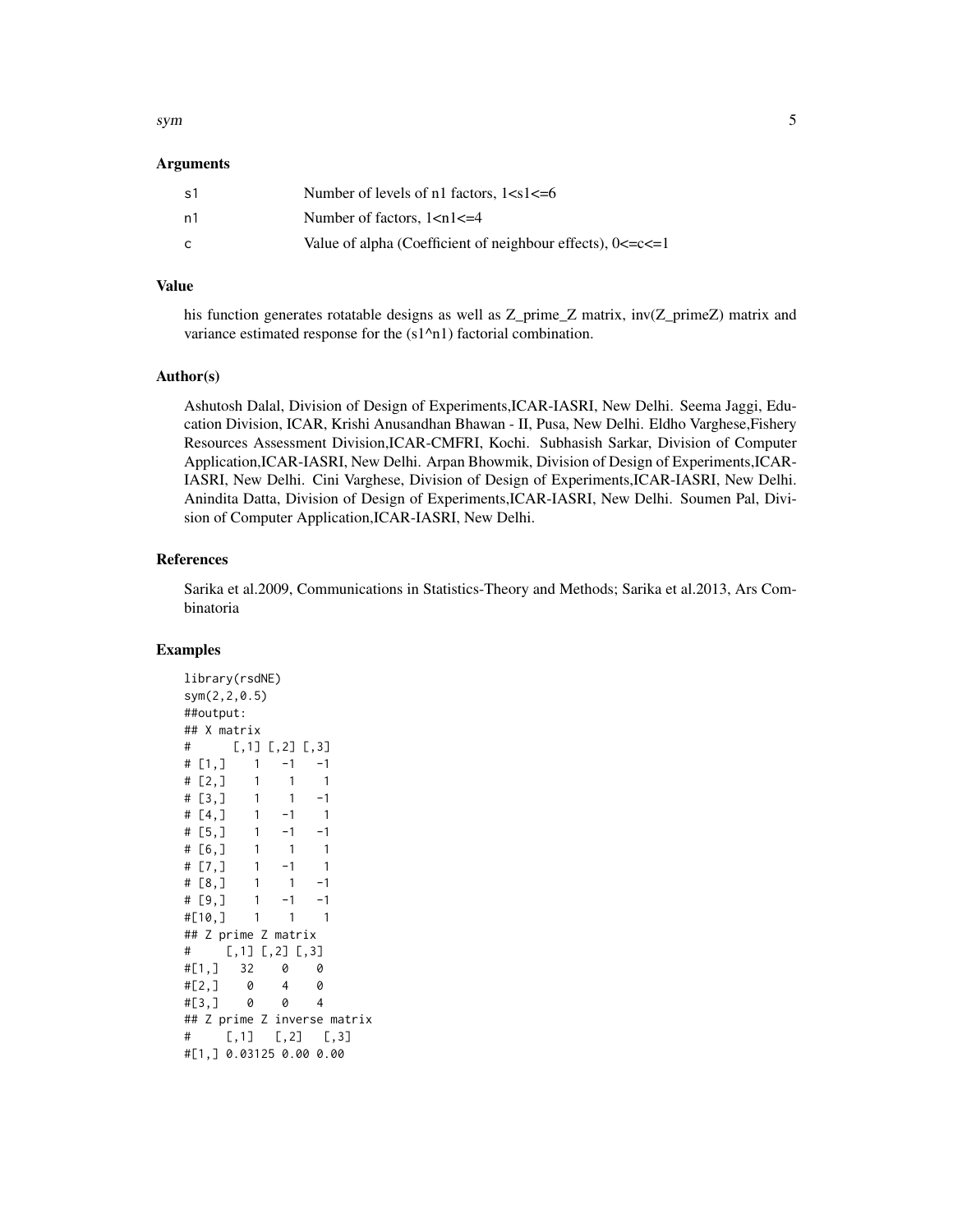#[2,] 0.00000 0.25 0.00 #[3,] 0.00000 0.00 0.25 #[1] "total number of runs" "8" #[1] "variance of esitmated response" "0.5312"